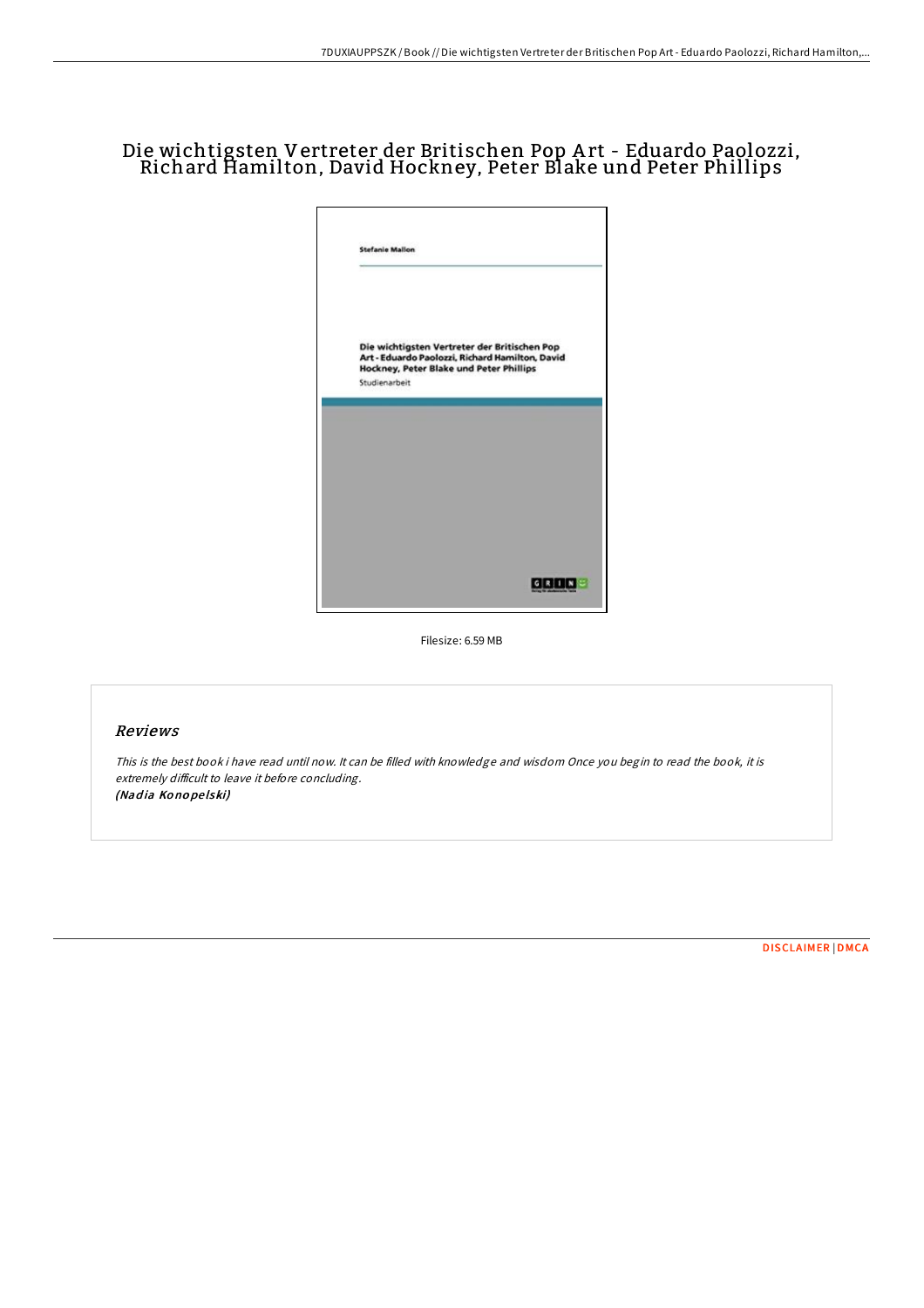## DIE WICHTIGSTEN VERTRETER DER BRITISCHEN POP ART - EDUARDO PAOLOZZI, RICHARD HAMILTON, DAVID HOCKNEY, PETER BLAKE UND PETER PHILLIPS



GRIN Verlag, 2010. Condition: New. This item is printed on demand for shipment within 3 working days.

Read Die wichtigsten Vertreter der Britischen Pop Art - Eduardo Paolozzi, Richard [Hamilto](http://almighty24.tech/die-wichtigsten-vertreter-der-britischen-pop-art.html)n, David Hockney, B Peter Blake und Peter Phillips Online

Download PDF Die wichtigsten Vertreter der Britischen Pop Art - Eduardo Paolozzi, Richard [Hamilto](http://almighty24.tech/die-wichtigsten-vertreter-der-britischen-pop-art.html)n, David Hockney, Peter Blake und Peter Phillips